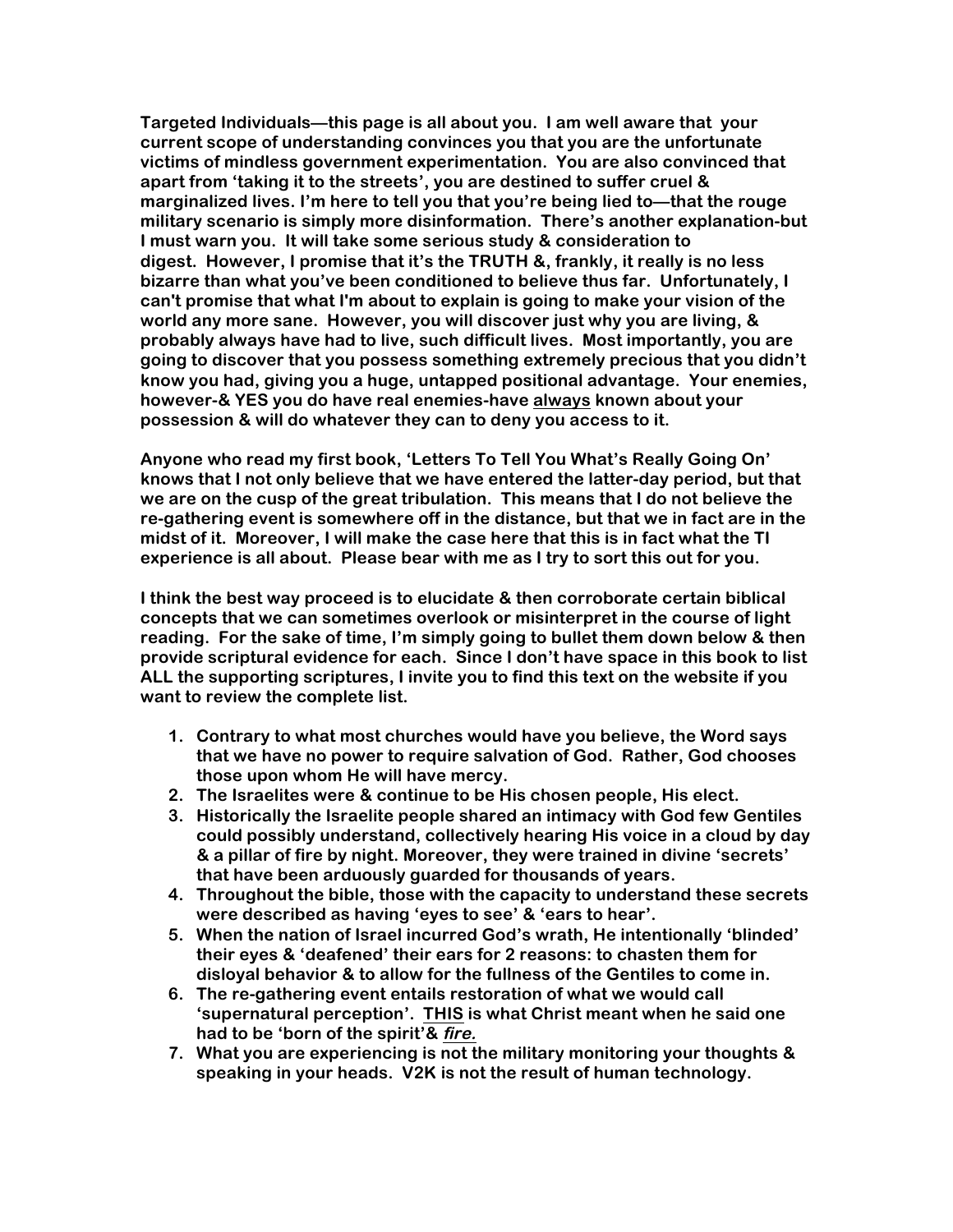**Rather, this is the biblical promise of judgment that's upon us. The technology is totally alien to our world.** 

- **8. Part of the restored perception received is to 'see' the spiritual enemies that have always surrounded us.**
- **9. The TI experience is cryptically referenced throughout the bible.**
- **10.The reason the rouge government agenda is being promoted by those in the know is to keep you completely uninformed &, therefore, unprepared for Christ's soon return.**
- **11.Believing the disinformation lie keeps you in a state of fear, self-pity, narcissistic victimization & pain. You certainly do not threaten the conspiratorial effort to keep you faithless, hopeless, angry, unforgiving, etc. Taking your neighbors to court is fighting the WRONG battle &, make no mistake, the enemy is laughing & winning when that's where you choose to put your time, money & energy. You are NOT fighting the good fight. You're just taking the bait.**
- **12.You each possess something extraordinary you didn't know you had that entitles you to great privilege.**

**I realize I've made some rather startling comments here. I also realize that they will mean nothing to you unless I can provide the scriptural support, so here goes:**

**1. We have no power to demand salvation of God. Rather, God chooses us.**

**Christ speaking: No man can come to me, except the Father which hath sent me draw him…. John 6:44**

**…..no man can come unto me, except it were given unto him of my Father. 66-From that time many of his disciples went back, & walked no more with him. 67-Then said Jesus unto the twelve, Will ye also go away? 68-Then Simon Peter answered him, Lord, to whom shall we go? Thou hast the words of eternal life. John: 6:65-68**

**Paul:**

**15-For he saith to Moses, I will have mercy on whom I will have mercy, & I will have compassion on whom I will have compassion. 16-So then it is not of him that willeth, Nor of him that runneth, But of God that sheweth mercy. Romans 9:15-16**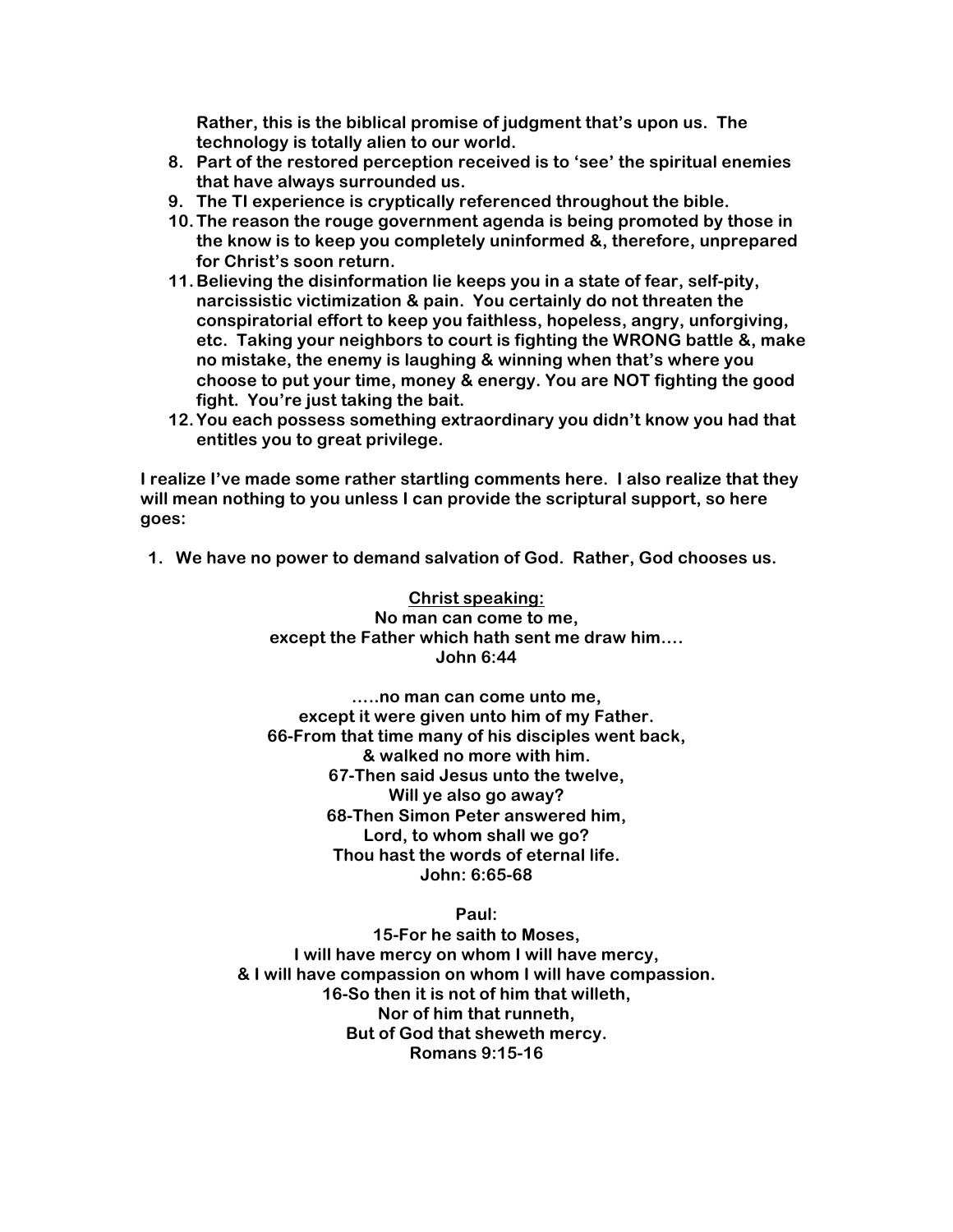**2. The Israelites were & continue to be His chosen people, His elect.**

**Moses speaking: And the LORD hath avouched thee this day to be his peculiar people, As he hath promised thee…. …..to make thee high above all nations which he hath made, in praise, & in name, & in honour; & that thou mayest be a holy people unto the LORD thy God, as he hath spoken. Deuteronomy 26:18-19**

**5-Now therefore, If ye will obey my voice indeed, & keep my covenant, then ye shall be a peculiar treasure unto me above all people: for all the earth is mine. 6-And ye shall be unto me a kingdom of priests, & a holy nation. Exodus 19:5-6**

> **For Jacob my servant's sake, & Israel mine elect…. Isaiah 45:4**

**Paul: And if ye be Christ's, Then are ye Abraham's seed, & heirs according to the promise. Galatians 3:29**

**For whom he did foreknow, He also did predestinate to be conformed to the image of his Son, That he might be the firstborn amongst many brethren. 30-Moreover whom he did predestinate, them he also justified: & whom he justified, them he also glorified. Romans 8:29-30**

> **…..Israelites; To whom pertaineth the adoption, & the glory, & the covenants, & the giving of the law, & the service of God, & the promises. Romans 9:4**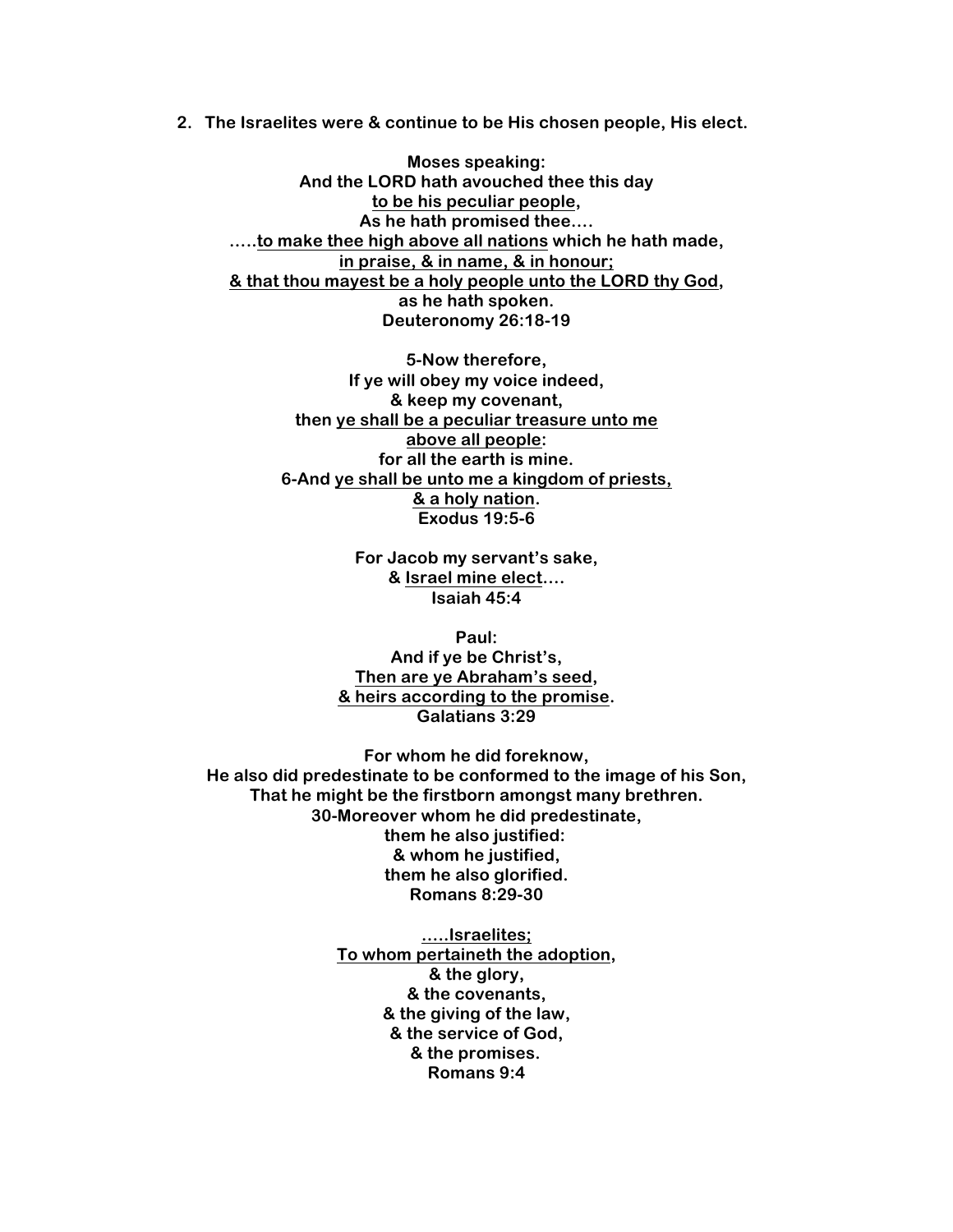**3. His chosen walked with Him for many years & were taught 'secrets'.**

**Moses speaking: The secret things belong unto the LORD our God: But those things which are revealed belong to us & to our children for ever,**

**that we may do all the words of this law.**

**The secret of the LORD is with them that fear him; & he will shew them his covenant.**

**For the forward is abomination to the LORD: But his secret is with the righteous. Proverbs 3:32**

**4. Throughout the bible, those with the capacity to understand these secrets were described as having 'eyes to see' & 'ears to hear'.**

> **Christ to his disciples: ….blessed are your eyes, for they see: & your ears, for they hear. Matthew 13:16**

**And it came to pass, As he sat at meat with them, he took bread, & blessed it, & brake it, & gave to them. 31-And their eyes were opened, & they knew him; & he vanished out of their sight. Luke 24:30-31**

**Christ said: 26….ye believe not, because ye are not of my sheep…. 27-My sheep hear my voice, & I know them, & they follow me. John 10:26-27**

**And he saith unto him, Verily, verily, I say unto you, Hereafter ye shall see heaven open, & the angels of God ascending & descending upon the Son of man. John 1:51**

**5. When the nation of Israel incurred God's wrath, He intentionally 'blinded' their eyes & 'deafened' their ears for 2 reasons: to chasten them for disloyal behavior & to allow for the fullness of the Gentiles to come in.**

**Surely as a wife treacherously departeth from her husband,**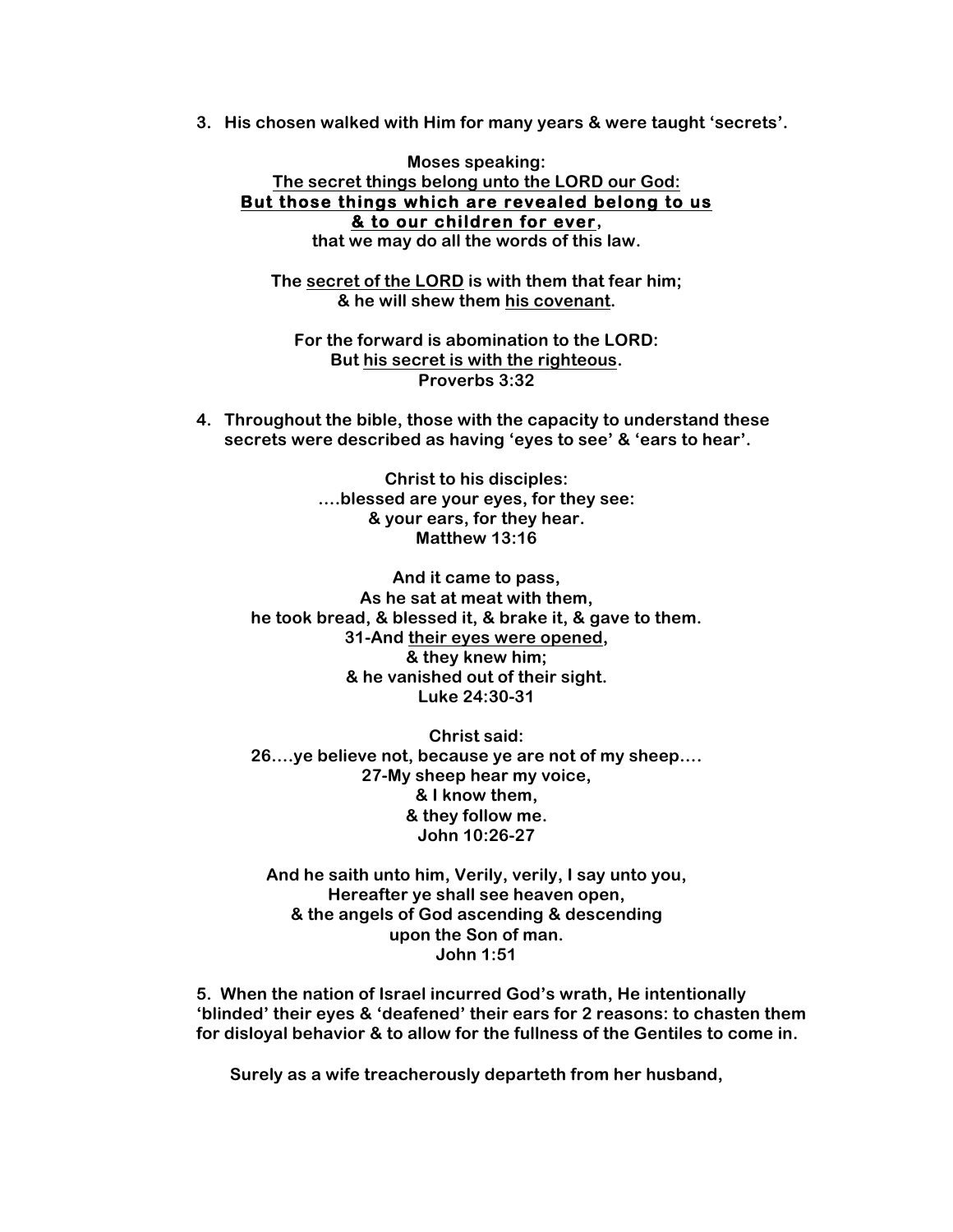**so have you dealt treacherously with me, O house of Israel, saith the Lord. Jeremiah 3:20**

**Christ speaking: For judgment I am come into this world, That they which see might not see; & that they which see might be made blind.**

**For the LORD hath poured out upon you the spirit of deep sleep, & hath closed your eyes: the prophets & your rulers, the seers hath he covered. 11-And the vision of all is become unto you as the words of a book that is sealed, which men deliver to one that is learned, saying, Read this, I pray thee: & he saith, I cannot; for it is sealed. Isaiah 29:10-11**

**And he said, Go, & tell this people, Hear ye indeed, but understand not: & see ye indeed, but perceive not. 10-Make the heart of this people fat, & make their ears heavy, & shut their eyes; lest they see with their eyes, & hear with their ears, & understand with their heart, & convert, & be healed. Isaiah 6:9-10**

**And he said unto them, Unto you it is given to know the mystery of the kingdom of God: but unto them that are without, all these things are done in parables: That seeing they may see, & not perceive; & hearing they may hear, & not understand; lest at any time they should be converted, & their sins should be forgiven them. Mark 4:11-12**

> **Let them alone: They be blind leaders of the blind. And if the blind lead the blind, Both shall fall into the ditch. Matthew 14:15**

**In the days of Eli: And the word of the LORD was precious in those days; There was no open vision. 1Samuel 3:1**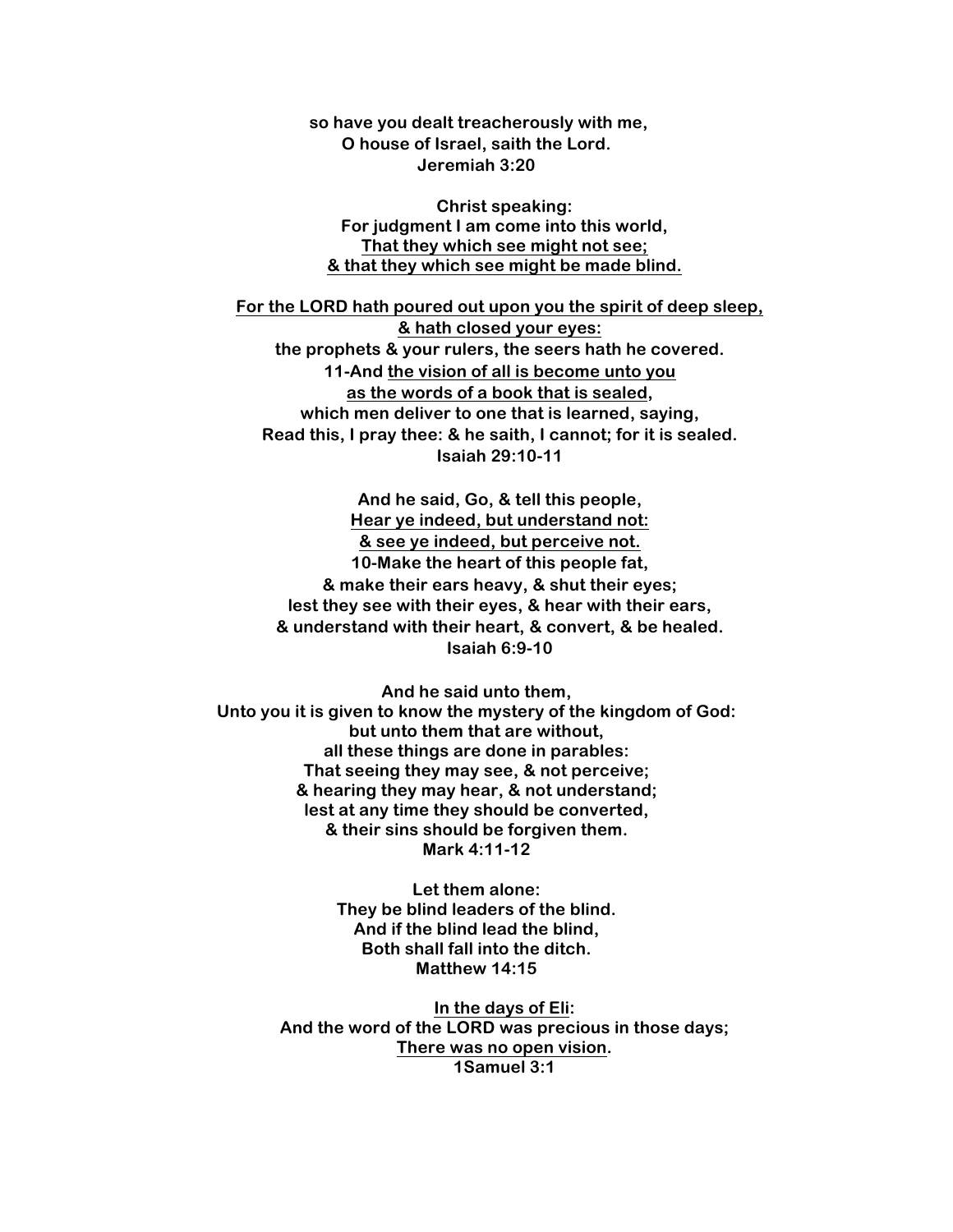**You only have I known of all the families of the earth: therefore I will punish you for all your iniquities. Amos 3:2**

**14-But their minds were blinded: for until this day remaineth the same vail untaken away in the reading of the old testament; which vail is done away in Christ. 15-But even unto this day, when Moses is read, the vail is upon their heart. 2Corinthians 3:14-15**

**But if our gospel be hid, It is hid to them that are lost 4-In whom the god of this world hath blinded the minds of them which believe not…. 2Corinthians 4:3-4**

**6. The re-gathering event entails restoration of supernatural perception. THIS is what Christ meant when he said one had to be 'born of the spirit'.**

**18-And in that day shall the deaf hear the words of the book, & the eyes of the blind shall see out of obscurity, & out of darkness. 24-They also that erred in spirit shall come to understanding, & they that murmured shall learn doctrine. Isaiah 29:18,24**

> **Paul said: For I would not, brethren, That ye should be ignorant of this mystery, Lest ye should be wise in your own conceits; That blindness in part is happened to Israel, Until the fullness of the Gentiles be come in. 26-And so all Israel shall be saved. Romans 11:25-26**

**And just how is this blindness being reversed-through what we would call the 'supernatural' manifestations of the Holy Spirit.**

> **The wind bloweth where it listeth, and thou hearest the sound thereof, but canst not tell whence it cometh, and whither it goeth: so is every one that is born of the Spirit. John 3:8**

**For it is written, 19-I will destroy the wisdom of the wise, & will bring to nothing the understanding of the prudent.**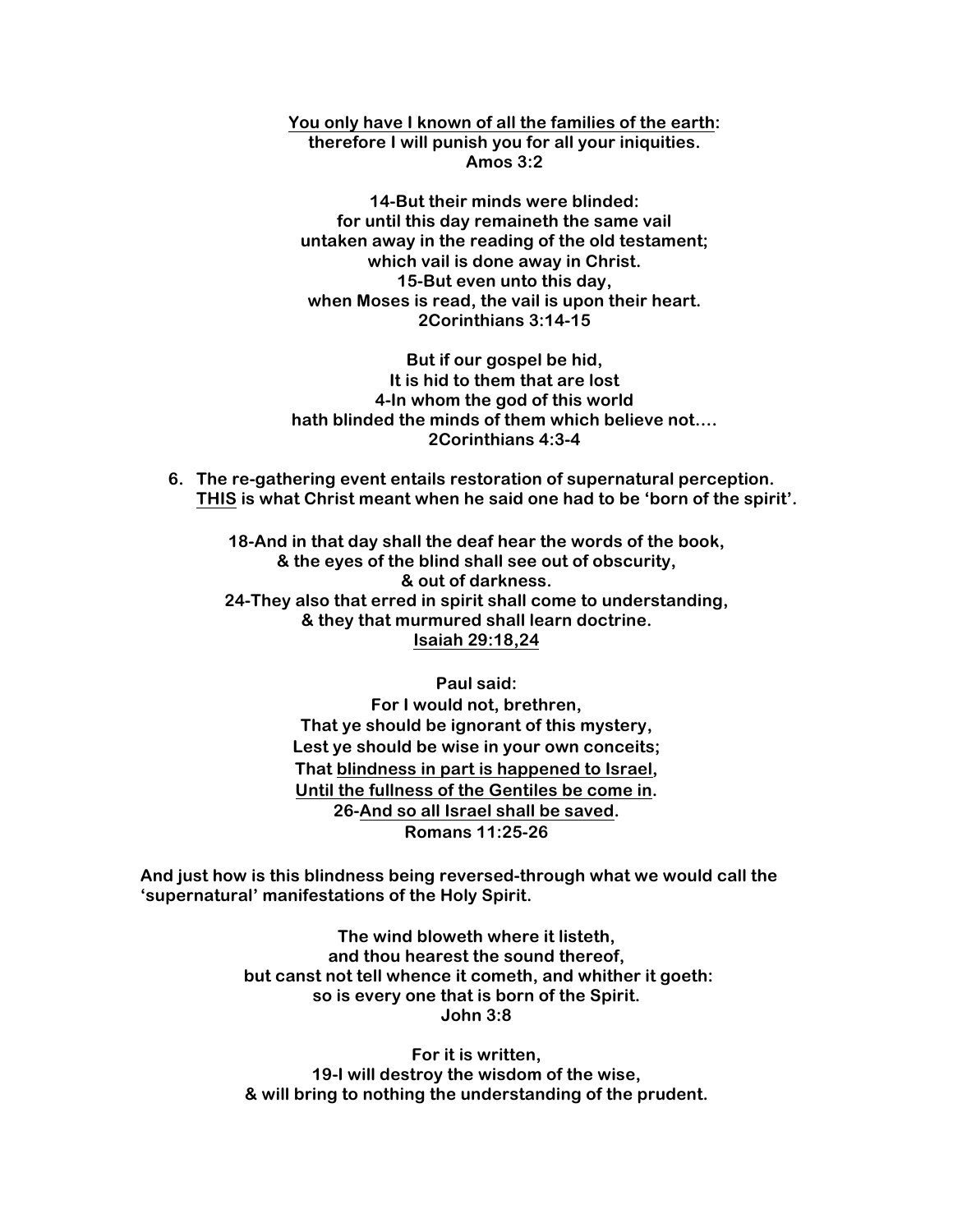**20…..hath not God made foolish the wisdom of this world? 1Corinthians 1:19-20**

**But we speak the wisdom of God in a mystery, Even the hidden wisdom,**

**Which God ordained before the world unto our glory. 1Corinthians 2:7**

**13-Which things also we speak, Not in the words which man's wisdom teacheth, But which the Holy Ghost teacheth; Comparing spiritual things with spiritual. 14-But the natural man receiveth not the things of the Spirit of God for they are foolishness unto him: neither can he know them, because they are spiritually discerned. 1Corinthians 2:13-14**

**Wherefore I give you to understand, That no man speaking by the Spirit of God calleth Jesus accursed: & that no man can say that Jesus is the Lord, but by the Holy Ghost. 1Corinthians 12:3**

**7. What you are experiencing is not the military monitoring your thoughts & speaking in your heads. V2K is not the result of human technology. Rather, this is the biblical promise of judgment that's upon us. The technology is totally alien to our world.** 

> **For God shall bring every work into judgment, With every secret thing, Whether it be good, Or whether it be evil. Ecclesiastes 12:14**

**….Thus saith the LORD; ….I know the things that come into your mind, every one of them. Ezekiel 11:5**

**….there is nothing covered, that shall not be revealed; & hid, that shall not be known. Matthew 10:26**

**36-But I say unto you, That every idle word that men shall speak, they shall give account thereof in the day of judgment. 37-For by thy words thou shalt be justified, and by thy words thou shalt be condemned. Matthew 12:36-37**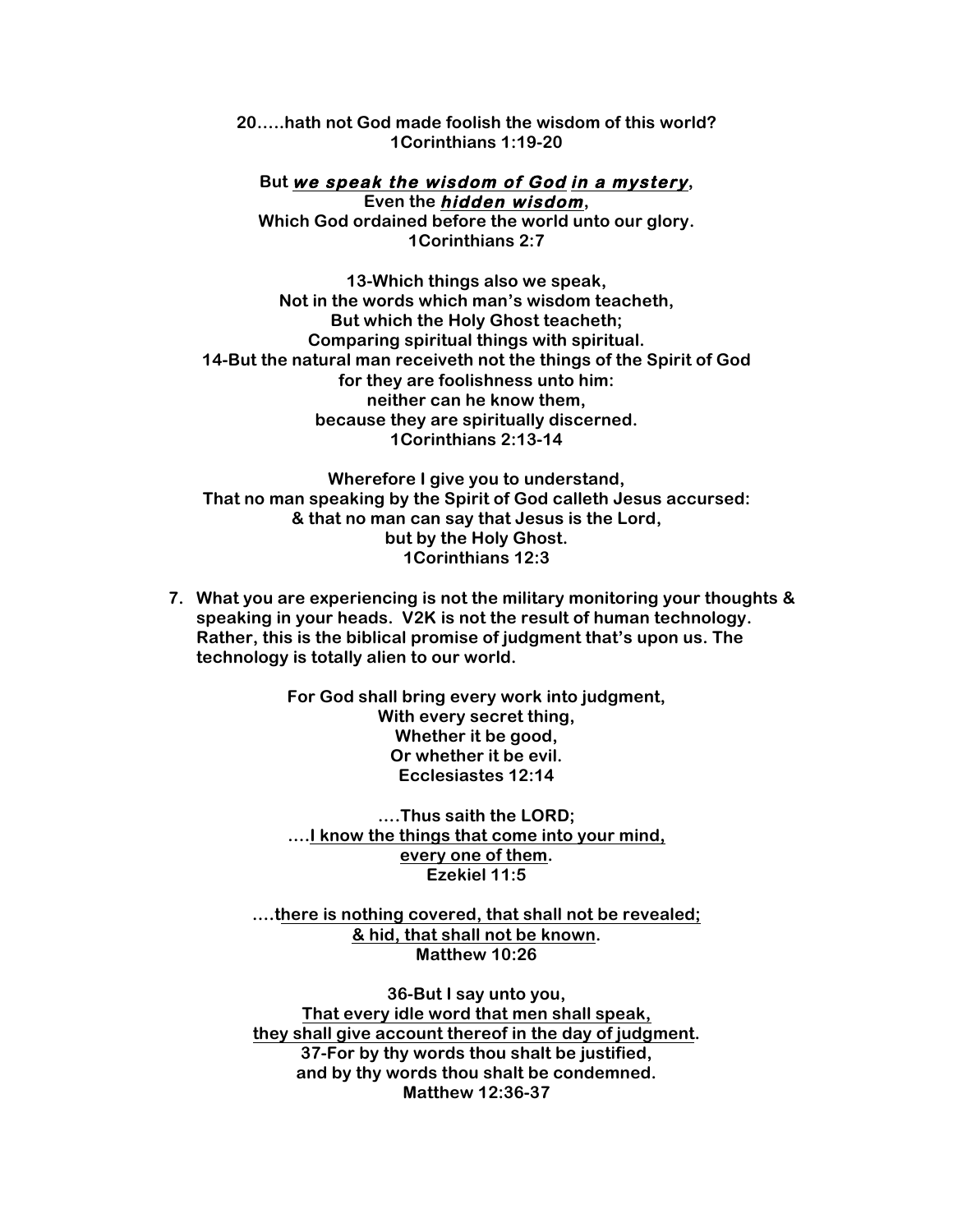## **In the day when God shall judge the secrets of men by Jesus Christ….. Romans 2:16**

## **For God shall bring every work into judgment, with every secret thing, whether it be good, or whether it be evil. Ecclesiastes 12:14**

**8. Part of the restored perception received is to 'see' the spiritual enemies that have always surrounded us.**

> **And ye shall be hated of all men for my name's sake: But he that endureth to the end shall be saved. Matthew 10:22**

> **And a man's foes shall be they of his own household. Matthew 10:36**

**Behold, I send you forth as sheep in the midst of wolves: Be ye therefore wise as serpents, & harmless as doves. Matthew 10:16**

**51-Suppose ye that I am come to give peace on earth? I tell you, Nay; but rather division: 52-For from henceforth there shall be five in one house divided, three against two, & two against three. Luke 12:51-52**

> **….for false witnesses are risen up against me, & such as breathe out cruelty. Psalm 27:12**

> **Let them be ashamed & confounded together that seek after my soul to destroy it… Psalm 40:14**

**They that hate me without a cause Are more than the hairs of mine head: They that would destroy me, being mine enemies wrongfully, are mighty: Then I restored that which I took not away. Psalms 69:4**

**For mine enemies speak against me; & they that lay wait for my soul take counsel together, 11-Saying, God hat forsaken him; persecute & take him; for there is none to deliver him. Psalm 71:10-11**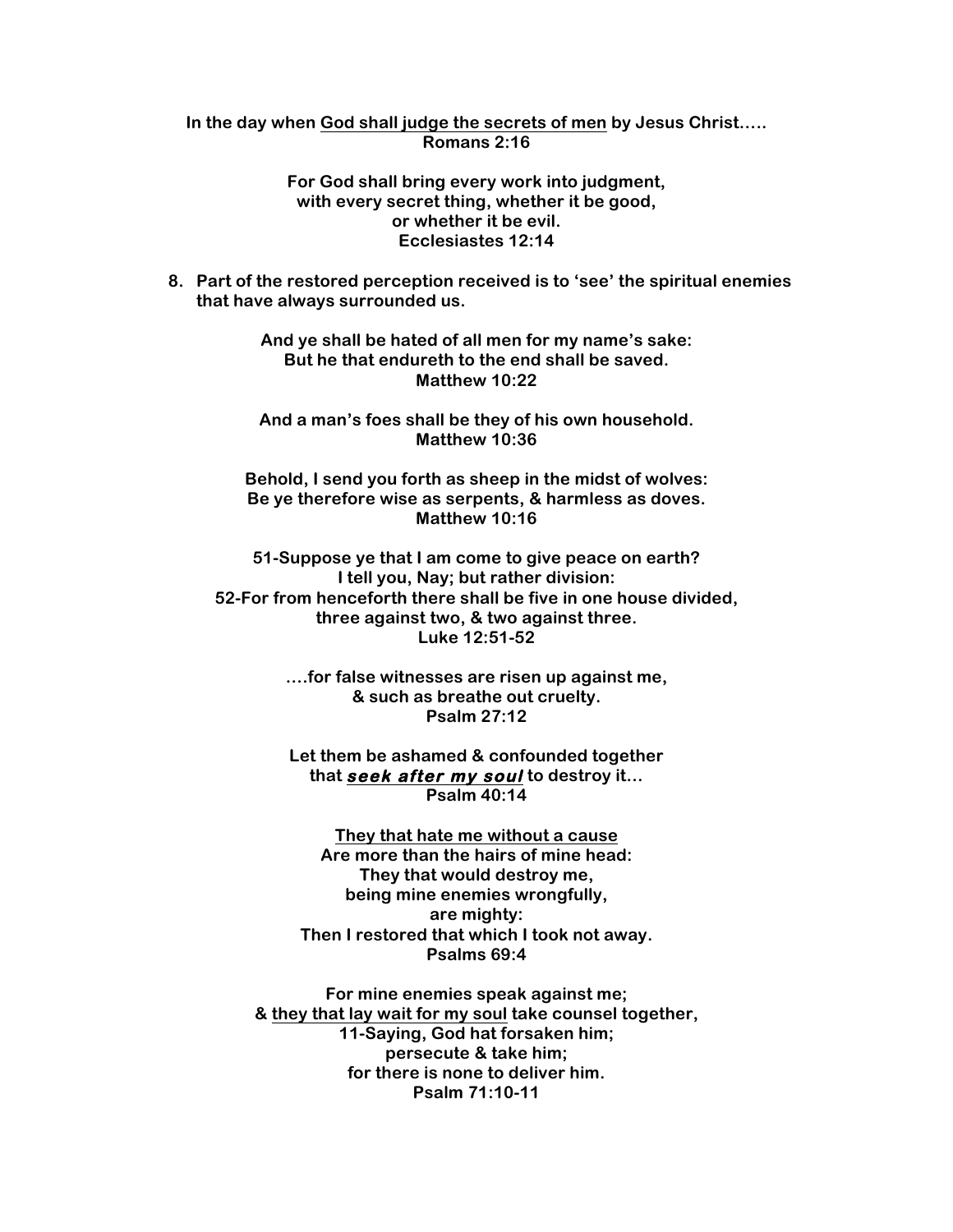**They gather themselves together against the soul of the righteous, & condemn the innocent blood. (as in bloodline) Psalm 94:21**

> **They compassed me about also with words of hatred; & fought against me without a cause. For my love they are my adversaries…. Psalm 109:3-4**

**4-My soul is among lions: & I lie even among them that are set on fire, even the sons of men, whose teeth are spears & arrows, & their tongue a sharp sword. 6-They have prepared a net for my steps; My soul is bowed down: They have digged a pit before me, Into the midst thereof they are fallen themselves. Psalm 57:4,6**

**The encourage themselves in an evil matter: They commune of laying snares privily; They say, Who shall see them? Psalm 64:5**

**Many of you may be thinking that you are exempt from the hatred of Christ's enemies because you are not Christian. However, let me remind you of the first point I made. It is not that you chose God. Rather, it's that God chose YOU. You are part of His family because of bloodline, not will.**

**9. The TI experience is cryptically referenced throughout the bible.**

**Keep not thou silence, O God: Hold not thy peace, & be not still, O God. 2-For lo, thine enemies make a tumult: & they have taken crafty counsel against thy people, & consulted against thy hidden ones. 3-They have said, Come, & let us cut them off from being a nation; that the name of Israel may be not more in remembrance. For they have consulted together with one consent: They are confederate against thee… Psalm 83:1-5**

**….behold, I will proceed to do a marvelous work & a wonder: for the wisdom of their wise men shall perish, & the understanding of their prudent men shall be hid. Isaiah 29:14**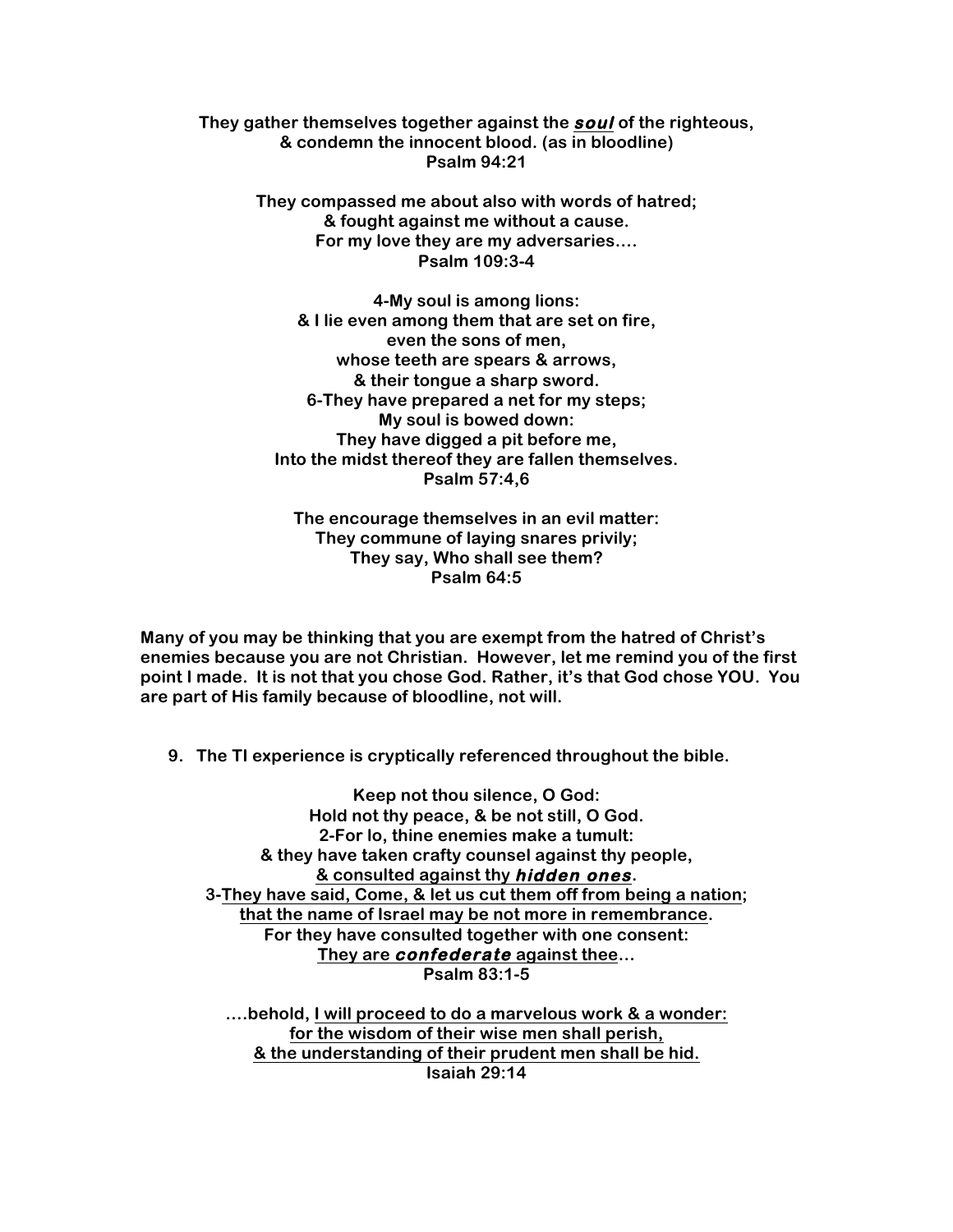**For since the beginning of the world men have not heard, nor perceived by the ear, neither hath the eye seen, O God, besides thee, what he hath prepared for him that waiteth for him Isaiah 64:4**

**….I have shewed thee new things from this time, even hidden things, & thou didst not know them. 7-They are created now, & not from the beginning; even before the day when thou heardest them not; lest thou shouldest say, Behold, I knew them. Isaiah 48:6-7**

> **I also will choose their delusions, and will bring their fears upon them; because when I called, none did answer; when I spake, they did not hear…. Isaiah 66:4**

**For the Lord shall rise up as in mount Perazim, he shall be wroth as in the valley of Gibeon, that he may do his work, his strange work; & bring to pass his act, his strange act. Isaiah 28:21**

**….I have multiplied visions, & used similitudes….. Hosea 12:10**

**10.The reason the rouge government agenda is being promoted by those in the know is to keep you completely uninformed &, therefore, unprepared for Christ's soon return.**

> **And take heed to yourselves, lest at any time your hearts be overcharged with surfeiting, and drunkenness, and cares of this life, and so that day come upon you unawares. <sup>35</sup> For as a snare shall it come on all them that dwell on the face of the whole earth. <sup>36</sup> Watch ye therefore, and pray always, that ye may be accounted worthy to escape all these things that shall come to pass, and to stand before the Son of man. Luke 21:34-36**

**11.Believing the disinformation lie keeps you in a state of fear, self-pity,** 

**12.narcissistic victimization & pain. You certainly do not threaten the conspiratorial effort to keep you faithless, hopeless, angry, unforgiving,**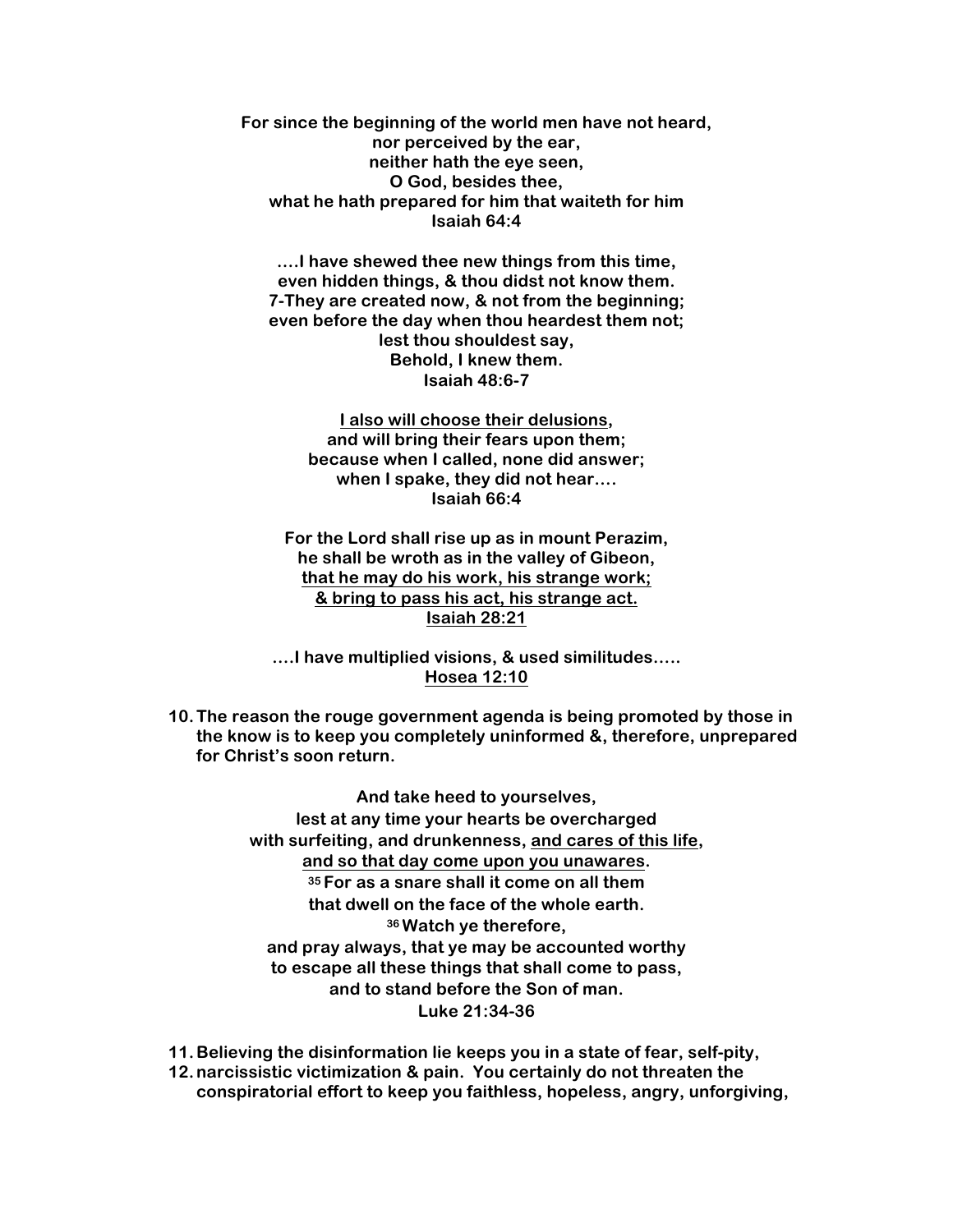**etc. Taking your neighbors to court is fighting the WRONG battle &, make no mistake, the enemy is laughing & winning when that's where you choose to put your time, money, energy & hope. You are NOT fighting the good fight. You're just taking the bait. It's time to re-think strategy according to the nature of the battle.**

**Finally, my brethren, be strong in the Lord, and in the power of his might. 11-Put on the whole armour of God, that ye may be able to stand against the wiles of the devil. 12For- we wrestle not against flesh and blood, but against principalities, against powers, against the rulers of the darkness of this world, against spiritual wickedness in high places. 13-Wherefore take unto you the whole armour of God, that ye may be able to withstand in the evil day, and having done all, to stand. 14-Stand therefore, having your loins girt about with truth, and having on the breastplate of righteousness; 15-And your feet shod with the preparation of the gospel of peace; 16-Above all, taking the shield of faith, wherewith ye shall be able to quench all the fiery darts of the wicked. 17-And take the helmet of salvation, and the sword of the Spirit, which is the word of God: 18-Praying always with all prayer and supplication in the Spirit, and watching thereunto with all perseverance and supplication for all saints;**

**13.You each possess something extraordinary you didn't know you had, that entitles you to great privilege.**

> **5-For your Maker is your husband the LORD Almighty is his name the Holy One of Israel is your Redeemer; he is called the God of all the earth. 6-The LORD will call you back as if you were a wife deserted and distressed in spirit a wife who married young, only to be rejected," says your God. 7-"For a brief moment I abandoned you, but with deep compassion I will bring you back. 8- a surge of anger I hid my face from you for a moment, but with everlasting kindness I will have compassion on you," says the LORD your Redeemer. Isaiah 54:5-8**